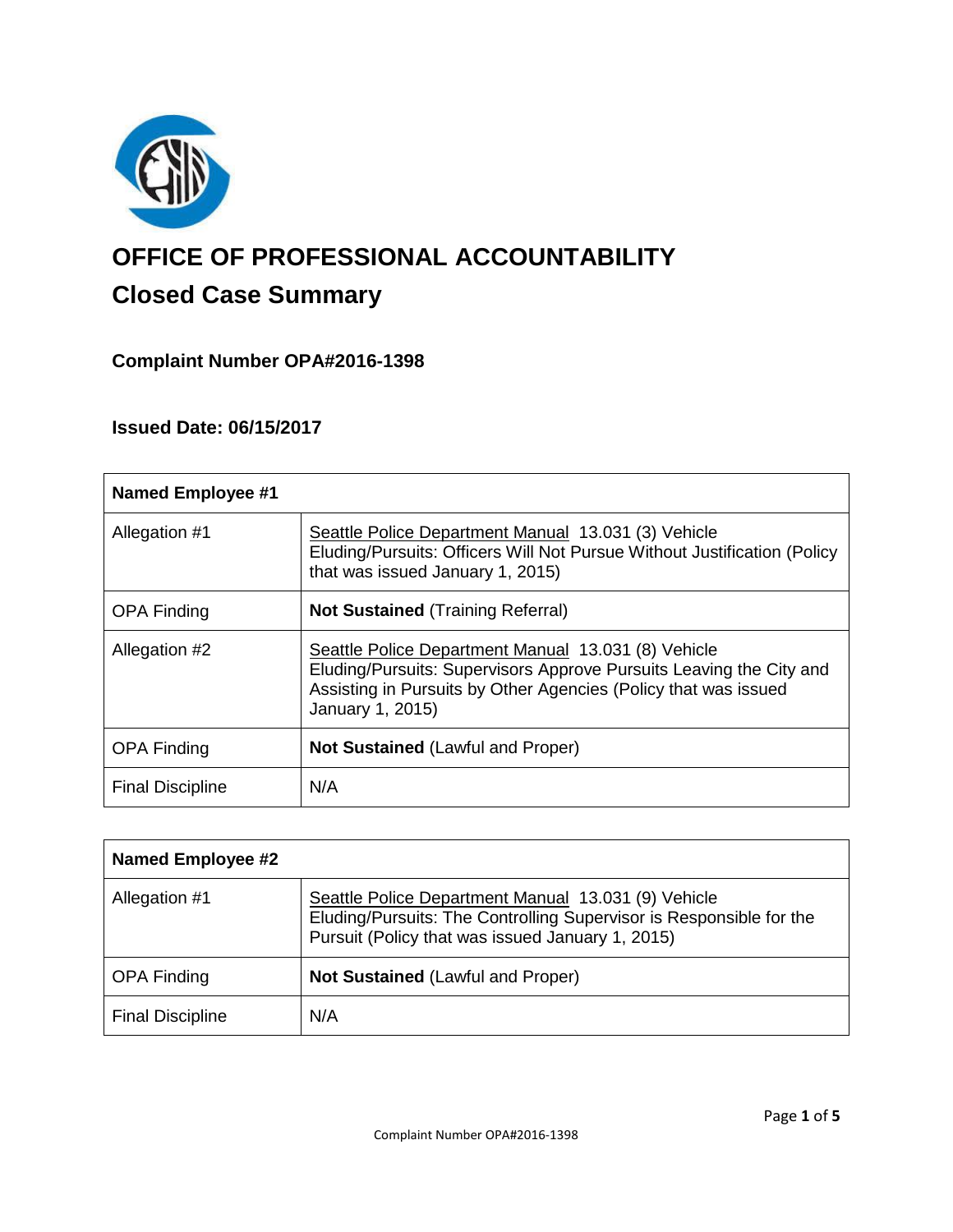## **INCIDENT SYNOPSIS**

Named Employee #1 engaged in a pursuit of a vehicle, and Named Employee #2 became the controlling supervisor for the pursuit.

### **COMPLAINT**

The complainant, a supervisor within the Department, alleged that Named Employee #1 may have initiated a pursuit that was sanctioned by Named Employee #2 in a supervisory capacity contrary to Seattle Police Manual section 13.031 subsection 3: Officers will not pursue solely for any one of the following: Traffic violations / Civil Infractions- Misdemeanors- Gross misdemeanors- Property crimes- The act of eluding alone.

In this case, the subject was under arrest for the gross misdemeanor of DUI--backed into an unoccupied police vehicle and sped away.

# **INVESTIGATION**

The OPA investigation included the following actions:

- 1. Review of the complaint memo
- 2. Search for and review of all relevant records and other evidence
- 3. Review of In-Car Videos
- 4. Interviews of SPD employees

# **ANALYSIS AND CONCLUSION**

The preponderance of the evidence from the OPA investigation showed that Named Employee #1 engaged in a pursuit of a vehicle as defined in SPD Policy 13.031(1). At the time of the initiation of the pursuit, Named Employee #1 had reason to believe that the driver of the eluding vehicle was suspected of committing a number of misdemeanors and traffic infractions. Named Employee #1 also heard over the police radio that the driver had "just rammed [an officer's] patrol car" and was fleeing. Dispatch broadcast that the driver was wanted for "hit and run on a patrol car." Named Employee #1 told OPA he assumed that the driver of the fleeing vehicle was wanted for a felony connected with the ramming of a police car; Named Employee #1 did not know whether or not the car was occupied at the time it was rammed. The evidence was clear that Named Employee #1 did not specifically inquire of anyone at the scene from which the car had fled regarding the nature of the crimes for which the driver was wanted. As the pursuit continued, Named Employee #2, a supervisor, came on the radio and asked Named Employee #1 for speed and traffic conditions. Named Employee #1 responded with details. Named Employee #2 then asked over the radio what the eluding driver was wanted for. An officer at the scene replied, "DUI, obstructing and ramming my patrol car; no one's injured." No felony or violent crimes were mentioned. The evidence from this investigation showed that the driver was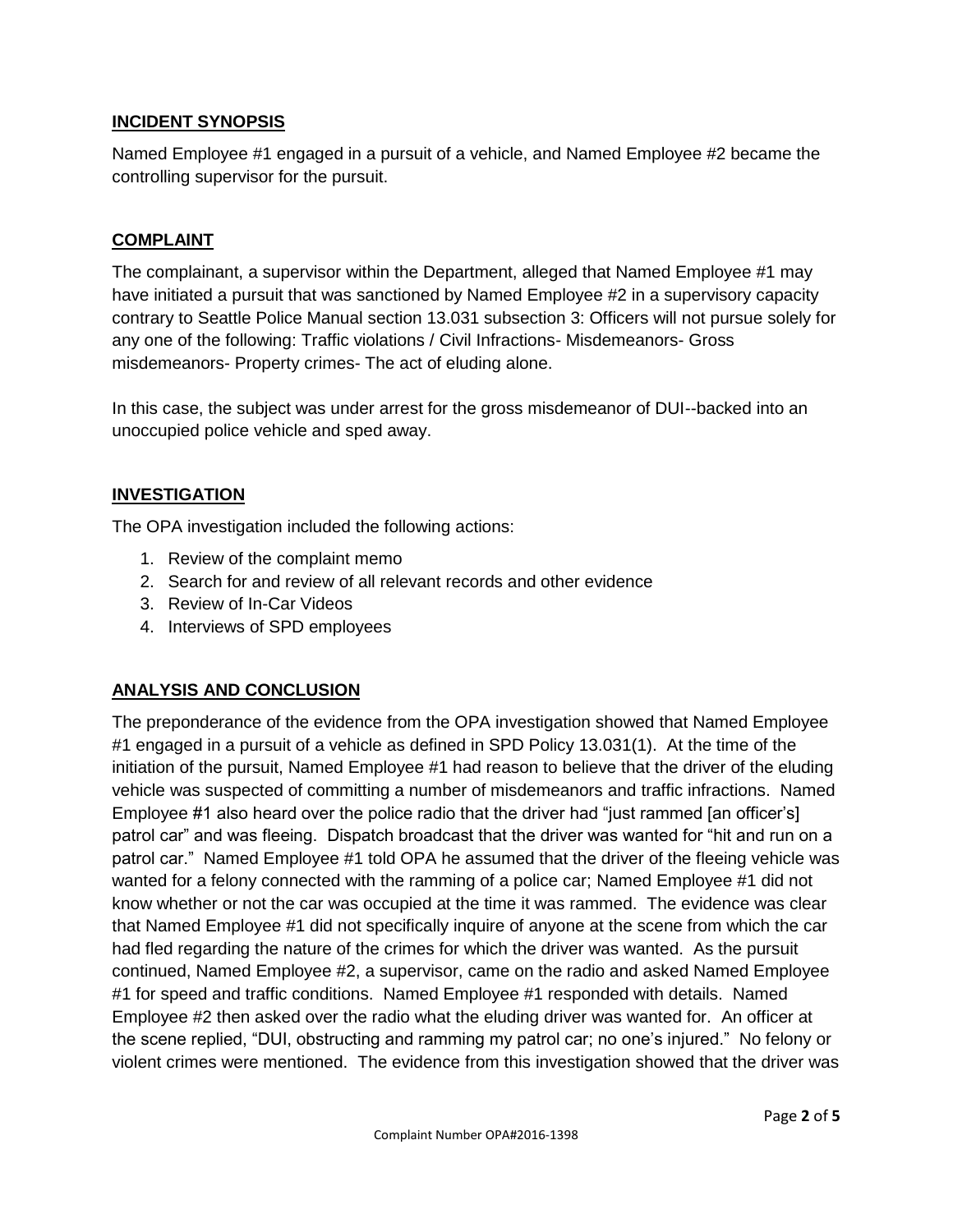wanted for suspicion of DUI, property hit and run, obstructing and various traffic infractions/misdemeanors.

However, Named Employee #1 had some basis for assuming that the term "rammed," as communicated to him by officers on the scene, meant that the driver of the fleeing vehicle had committed a felony assault on a police officer by intentionally ramming a police car with an officer inside. While the subsequent police and OPA investigations showed that the driver of the fleeing car had not committed an assault but had merely done property damage, this conclusion was not known to Named Employee #1 at the time he decided to pursue the fleeing car. A discussion at the Discipline Meeting for this case developed a consensus opinion that the root error committed by Named Employee #1 was in not asking more questions of the officers on scene to help him decide whether or not the pursuit was consistent with policy.

The section of the SPD policy relating to allegation #2 states, "Officers must receive authorization from a supervisor to continue a pursuit outside the Seattle city limits." The preponderance of the evidence from the OPA investigation showed that Named Employee #1 neither requested nor received approval from a supervisor to continue his pursuit beyond the limits of the City of Seattle. The same evidence showed that Named Employee #1 continued his pursuit into the City of Shoreline outside of the Seattle city limits. Named Employee #1 acknowledged this fact during his OPA interview. However, Named Employee #1 stated that he clearly broadcast over the radio that he was about to leave the city limits and continue the pursuit into Shoreline. Named Employee #1 further stated that Named Employee #2 was clearly monitoring radio traffic about the pursuit, was aware of the fact that the pursuit was leaving Seattle and did not object or order Named Employee #1 to stop.

During the Discipline Meeting for this case, the SPD chain of command informed OPA that the sergeant's known presence via radio and his active monitoring of the pursuit meant that his silence when informed that the pursuit was about to leave the Seattle City limits was tacit approval. In other words, once Named Employee #2 (the supervisor) took command of the pursuit, he was responsible for all decisions made regarding continuing or terminating the pursuit. The pursuing officer (Named Employee #1) was only responsible for safe operation of his police car and regularly communicating pursuit-related information to Named Employee #2.

As discussed above in Allegation #1 for Named Employee #1, the preponderance of the evidence showed that the pursuit engaged in by Named Employee #1 did not comply with the restrictions contained in SPD Policy 13.031(3). Named Employee #2 came on the radio, took over command of the pursuit and became the "controlling supervisor" as discussed in SPD Policy 13.031(9). As such, Named Employee #2 was responsible for determining whether or not the pursuit was in policy by communicating over the radio with Named Employee #1 and learning the reason for the pursuit and the various conditions surrounding it. As already stated, above, Named Employee #2 inquired about the traffic and road conditions, but also the reason for the pursuit. An officer at the scene replied that the driver of the eluding vehicle was wanted for "DUI, obstructing and ramming my patrol car; no one's injured." Based on what Named Employee #2 knew at the time, he should have declared the pursuit out of policy and ordered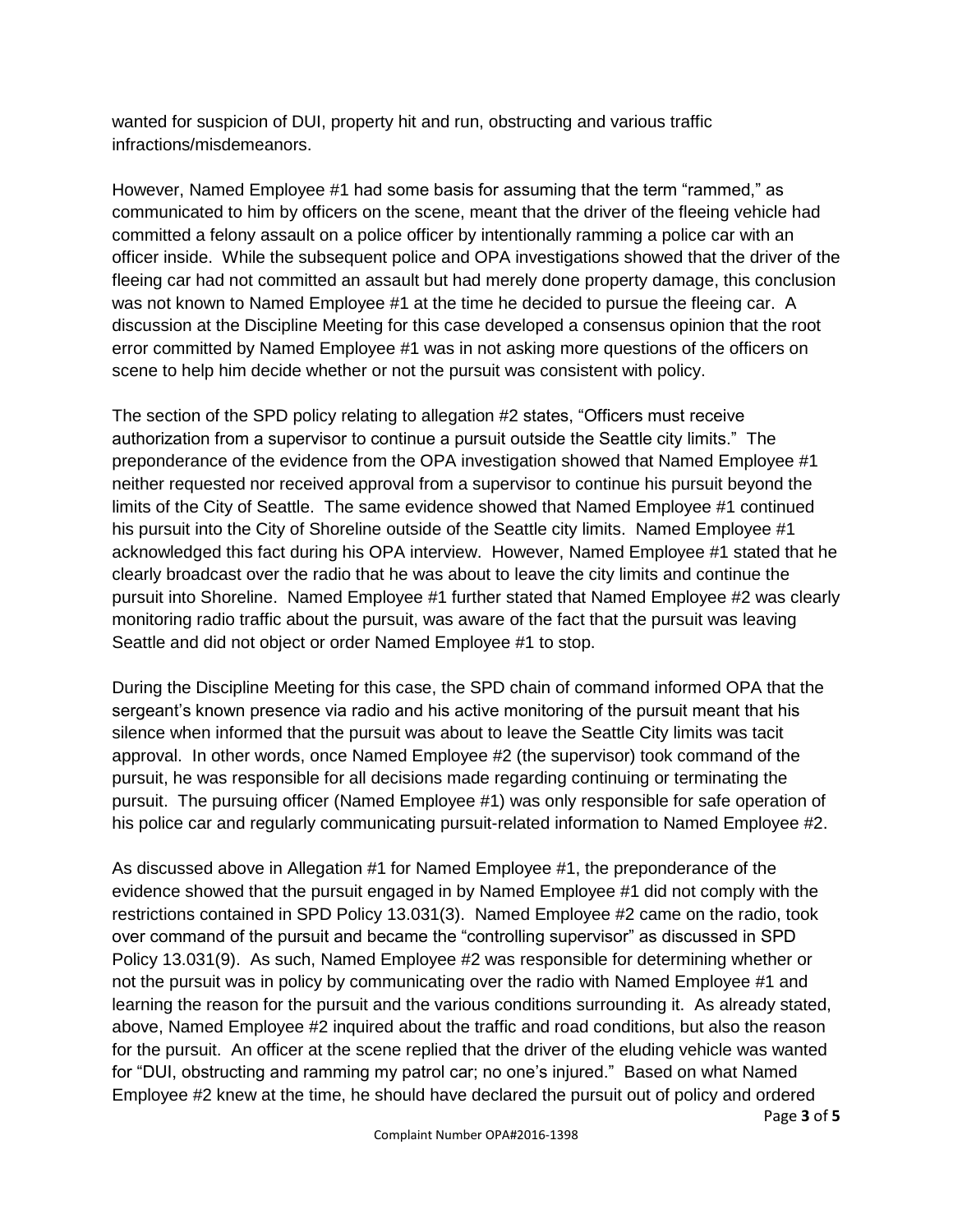Named Employee #1 to terminate the pursuit. Instead, Named Employee #2 allowed the pursuit to continue. When Named Employee #1 announced over the radio that the pursuit was about to leave the Seattle city limits and enter Shoreline, Named Employee #2 did not order its termination. Instead, he passively allowed it to continue. Named Employee #2 told OPA that he considered the pursuit in policy. He said:

"My understanding of the policy, the specific language in the policy says that, Officers shall not pursue for solely any one of the following incidents, and it enumerates several circumstances that are excluded events. This particular incident did not have any one of those, it had a total of four separate elements that I used to evaluate whether or not the pursuit was warranted or not. Those specifically being, the underlying offense that the vehicle was stopped for, which was DUI, which is a more serious public safety offense than just a traffic offense. The suspect actively resisted arrest. He'd had been informed that he was under arrest. He then used his vehicle as a weapon, possibly to disable the stopping officer's vehicle, showing an intent to create a, a safety hazard. He also then damaged private property during the flight of the incident from the scene, which is another offense. He then operated his motor vehicle in a reckless manner to flee the scene, which is another offense. So at the moment—at the time, I was monitoring the incident, the totality of the circumstances, that I was aware of them, led me to believe that there was in fact four offenses to be dealt with."

Despite Named Employee #2's assertion that the accumulation of five offenses validated the pursuit, the OPA Director found that Named Employee #2 failed to exercise his obligation under SPD Policy 13.031(9) to declare the pursuit out of policy and order its termination.

Following a robust and thorough discussion of this matter at the Discipline Meeting for this case, the OPA Director decided that a finding of Not Sustained (Training Referral) would have the greatest chance of helping Named Employee #2 understand under what conditions a pursuit is authorized and what he must do as a supervisor to control, evaluate and, if necessary, terminate a pursuit.

#### **FINDINGS**

#### **Named Employee #1**

Allegation #1 The evidence showed that the Named Employee would benefit from additional training. Therefore a finding of **Not Sustained** (Training Referral) was issued for *Vehicle Eluding/Pursuits: Officers Will Not Pursue Without Justification.*

**Required Training**: Named Employee #1 should receive training and counseling from his supervisor regarding the Department's pursuit policy and the reasons why the authorization to pursue fleeing vehicles is strongly restricted. In particular, Named Employee #1 should be counseled to understand how devastating it can be when a fleeing vehicle and/or pursuing police cars collide with innocent and uninvolved vehicles. In addition, Named Employee #1